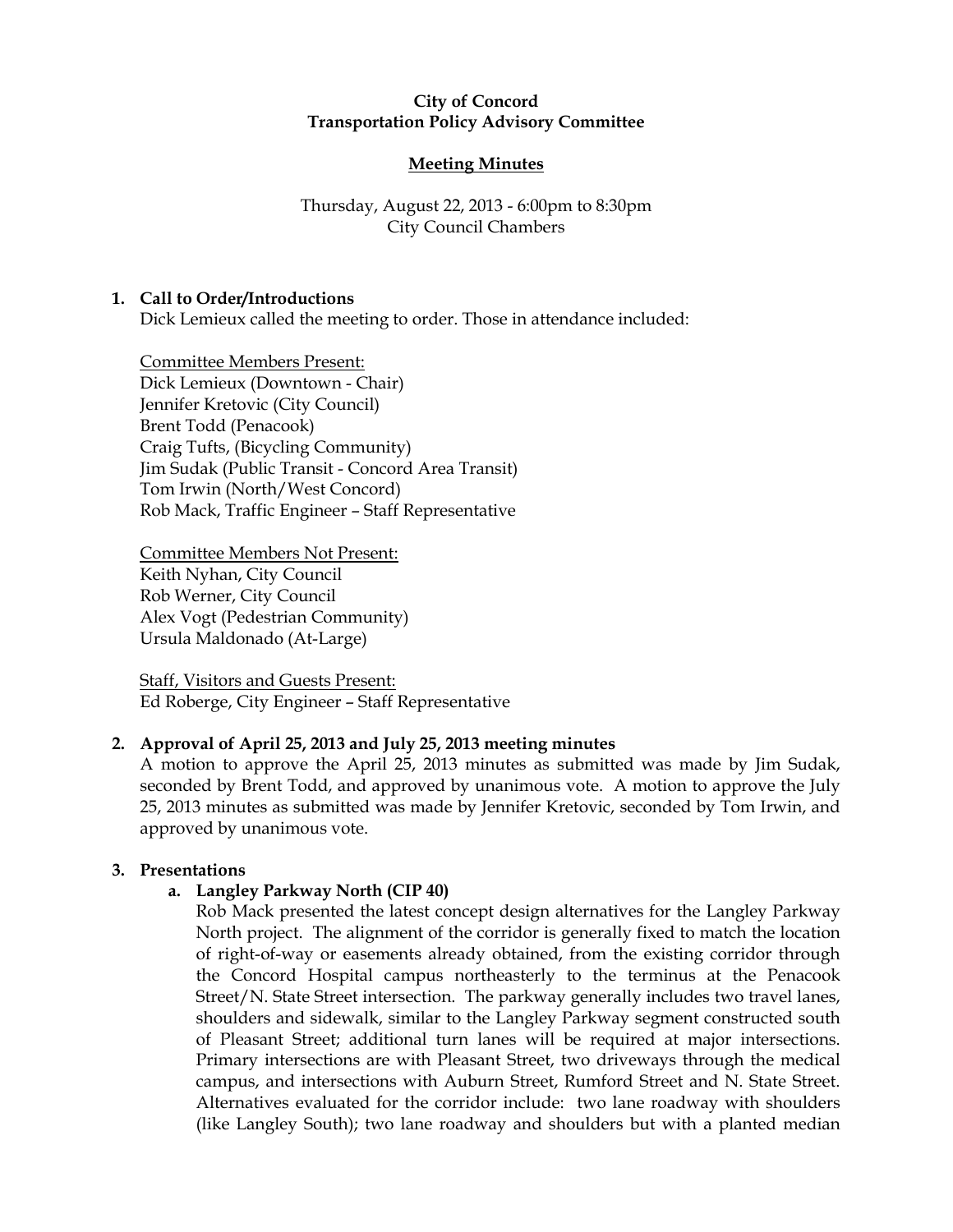separator; traffic signals at all major intersections; or a mixture of signals and roundabouts (signals generally along Pleasant Street and along N. State Street, with roundabouts along the central portion of the corridor and in the more residential areas. Staff preference is for the corridor option without planted median due to reduced maintenance requirements, lower cost and slightly reduced environmental impact. Staff also recommends roundabout intersections as opposed to signalized intersections at intersections where roundabouts are feasible.

All alternatives considered a 10-foot multi-use path along the corridor, separated from and slightly meandering from the roadway alignment. The multi-use path would take the place of traditional sidewalk and would be appropriate for combined pedestrian and bicycle travel (for example, walking or jogging plus bicycling with small children). Five-foot safety shoulders would be provided along the roadway portion for both vehicle safety and well as for compliant bike lanes for bicyclists comfortable with traveling with traffic.

TPAC members discussed the substantial public benefits of the project including: significant reduction in cut-through commuter traffic in West End neighborhoods; reduced travel time to the regional medical campus with life-safety implications for emergency responders; a redundant second access corridor to the medical campus in case of an incident that might block one access (say Pleasant Street); and development of the multi-use path as a non-vehicle transportation/recreational corridor with connections to multiple neighborhoods as well as to area trails. TPAC members indicated general consensus on the concept corridor alignments and indicated a very strong preference for roundabout intersections rather than signalized intersections due to better performance, longer service life, safety, and better compatibility with neighborhood areas.

# 4. Public Comment

There were no members of the public in attendance.

# 5. Review of TPAC Accomplishments

Rob Mack distributed an updated draft of the Accomplishments document which included substantial input from the Bicycle, Public Transportation and Traffic Operations Committees. Additional input from the Pedestrian committee was pending and would be available by next month. Additional photographs were sought for most accomplishments that could visually convey the substance of the particular accomplishment description. Rob Mack will develop a list of potential photograph needs and coordinate with Dick Lemieux who offered to take some of the photographs. Committee members liked the updated format of the latest draft document which was crafted for future display in the TPAC section on the city web site. Some suggestions for the document included: considering a watermark/photograph for the front page; shorten subcommittee names to acronyms and include links to their respective web pages; add some traffic simulation videos to an appropriate accomplishment; and inquire if General Services has some historic photographs of street sections that might be used for 'before/after' comparisons in select accomplishments.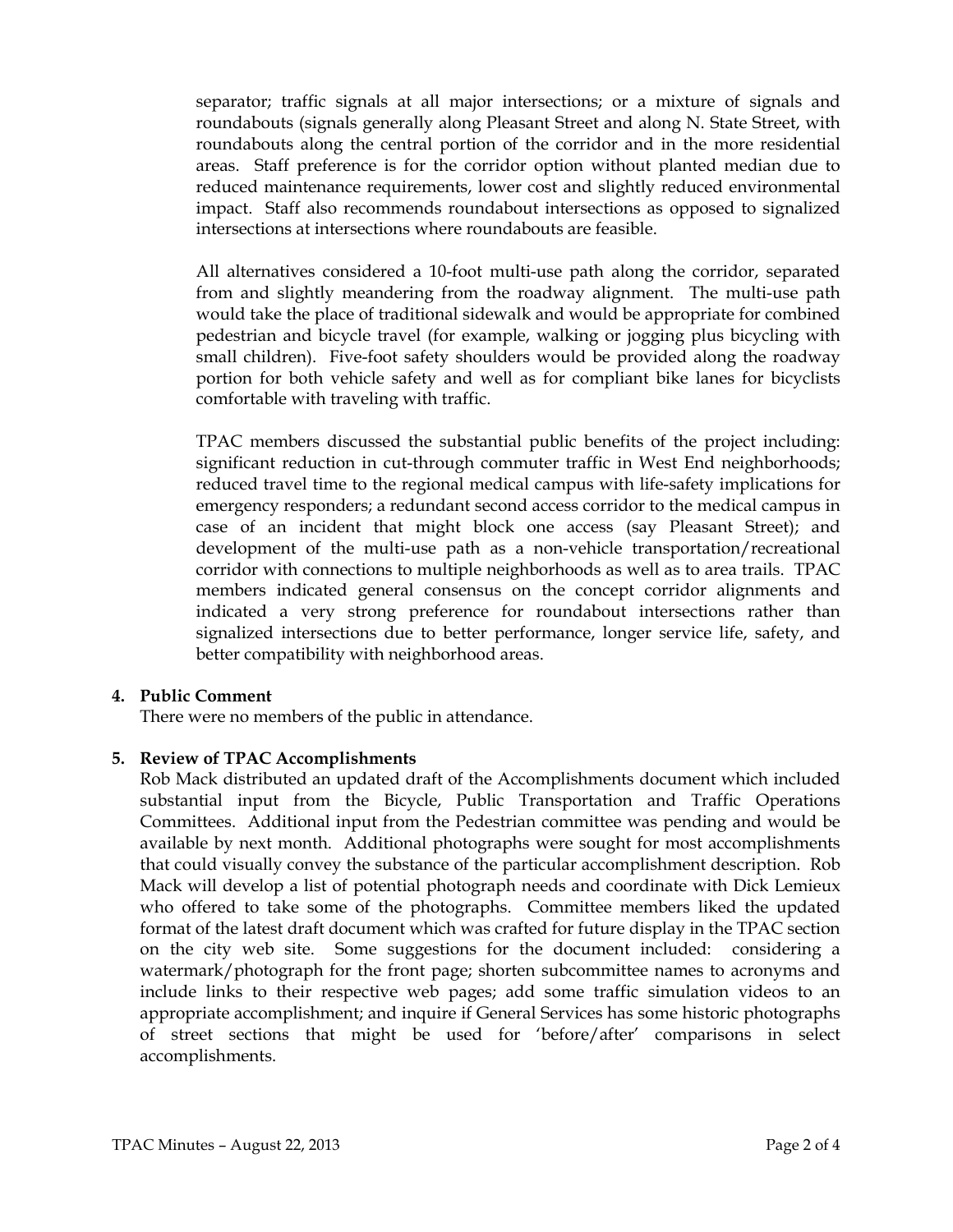# 6. Consent Reports

a. Approval of Subcommittee Minutes (Pedestrian, Bicycle, Public Transit, and Traffic Operations)

Submitted were the following subcommittee minutes: Bicycle – August 5, 2013; Public Transportation – July 16, 2013; and Traffic Operations – July 16, 2013. The above-noted minutes were approved by unanimous consent.

# 7. City Council meeting update

Rob Mack noted that at its August 12, 2013 meeting, Council accepted TOC reports on Council referrals regarding safety at the S. State/Thorndike intersection and Church Street speeds.

### 8. TPAC Referrals from City Council, Staff and Chair

There were no new referrals to consider.

### 9. Status report on subcommittees

### a. Pedestrian Committee, Alex Vogt

Rob Mack relayed a note from Alex Vogt that the Pedestrian Committee did not meet this past month.

### b. Bike Committee, Craig Tufts

Craig Tufts reported that the Bike Committee and CNHRPC are planning to collaborate on a few more area bicycle/pedestrian counts this September. Count times will be 2:00 to 4:00 PM and 4:00 to 7:00 PM on a weekday. The committee continued its work on developing recreational bicycle routes in the Concord area. Consideration was given to the potential addition of bicycle lane markings along the bicycle-compliant five-foot shoulder areas constructed along the US Route 3 North corridor. Advisory signage related to the state's 3-foot rule was discussed following observation of such signage recently installed in Newport NH. The NHDOT has assembled a new bicycle-pedestrian advisory committee composed of mostly NHDOT staff, with Nik Coates (CNHRPC) acting as chair.

### c. Public Transit Committee, Jennifer Kretovic

Jennifer Kretovic reported that at its last meeting, the committee refined its list of TPAC accomplishments. The committee also drafted a FY 2013 'wrap-up' report on CAT which will be eventually submitted to Council in lieu of the typical Quarterly Report. Following internal promotions of CAT staff, the Mobility Manager position is now vacant and will need to be filled.

### d. Traffic Operations Committee, Rob Mack

Rob Mack reported that the Traffic Operations Committee met on August 20, 2013 and discussed four new referrals. Two referrals from the Police department were related to resident concerns with speeding, one along Oak Hill Road near Maplewood Farm and the other on Ormond Street. Speed counts conducted by Engineering found no significant speeding issue at the Ormond Street location, but did find a small percentage of highly-excessive speeds (50 to 70+ mph) at the Oak Hill Road location. Speed data was provided to the police department to aid in enforcement efforts.